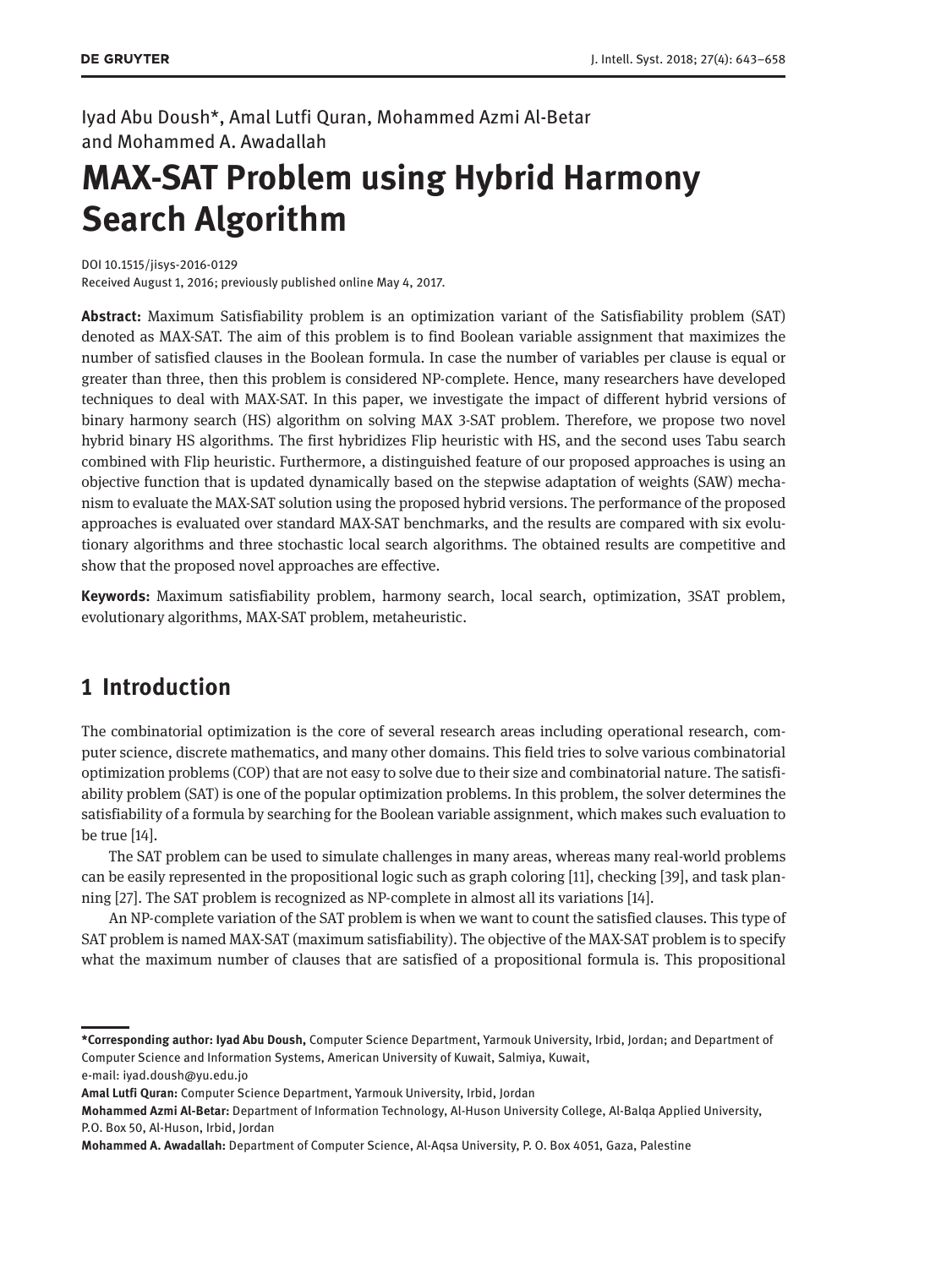formula is written in conjunctive normal form (CNF), where each literal is either negated or not, and the variable can be repeated in the logic clauses as shown in eq. (1):

$$
F = (x_1 \vee x_2 \vee x_3) \wedge (\neg x_3 \vee x_4 \vee x_5) \wedge \dots (x_4 \vee \neg x_6 \vee \neg x_9)
$$
\n
$$
\tag{1}
$$

Furthermore, MAX-SAT problem can be considered as a generalization of the SAT problem. Solving the MAX-SAT can lead to solve the SAT problem easily, but not vice versa. Thus, solving the MAX-SAT problem is harder than solving the SAT problem. Additionally, even in the case of having two literals for each clause, the MAX-SAT is considered NP-hard. On the other hand, the SAT problem can be solved in polynomial time if we have two literals per clause [44].

MAX-SAT is broadly used as modeling framework to solve various combinatorial optimization problems. There are many applications expressed as MAX-SAT such as scheduling [56], routing [56], model checking [10] of finite state systems, AI planning [46], electronic markets [47], and design debugging [49].

The MAX *k*-SAT problem is a variant of MAX-SAT that relates to the clause instances with at most *k* literals [28]. The MAX *k*-SAT problem was demonstrated as NP-complete for any *k* ≥ 3 [57]. A special case of MAX *k*-SAT is MAX 3-SAT where each Boolean expression is presented in CNF, and each clause contains only three variables. Other variants of the MAX-SAT problem are partial MAX-SAT [43] and weighted MAX-SAT [13].

In order to solve the MAX *k*-SAT problem, we have two options: (i) the exact algorithms and (ii) metaheuristic methods. The exact algorithms are used to find the exact solution and to verify the satisfiability of the SAT problem or its unsatisfiability, but they typically have an exponential complexity [43]. The exact algorithms are based on the Davis–Putnam–Loveland algorithm (DPLL) [15], such as the branch and bound algorithm based on DPLL [37]. While the metaheuristics methods can find an optimal solution faster, they do not guarantee to find the exact solution of the problem. They are fundamentally based on local search and evolutionary algorithms. The metaheuristic methods for MAX *k*-SAT problem include stochastic local search (SLS) methods [25, 40, 41, 48], evolutionary algorithms (EA) [22, 34, 38], and hybrid methods of EA and SLS or exact methods [16, 30, 31, 35].

Harmony search (HS) algorithm, a recent evolutionary algorithm, has attracted the attention of several researchers since its appearance in 2001. The HS had been successfully applied to a variety of problems that have covered many areas as follows: mechanical component design [26], timetabling [3, 7], nurse rostering [9], office space allocation [8], structural engineering problems [36], multi-buyer multi-vendor supply chain problem [50], control systems [26], optimization benchmarks [1, 24], flow shop scheduling [54], water distribution network [19], power systems [26], information technology [26], industry [26], medical images [6], construction design [26], soil stability analysis [12], Internet routing [17], and robotics [51]. Furthermore, the structure population of HS is studied in Refs. [5] and [4].

Previous research on HS applies the algorithm to solve discrete or continuous optimization problems, and only a few research study the application of the algorithm on binary problems such as MAX *k*-SAT. Geem [18] introduced the first application of HS using binary code to solve water pump switching problems. Other researchers tackled other binary problems: ecologic optimization problem [20], one-dimensional binary knapsack problems [23], and 0–1 knapsack problem [58]. The research on binary-coded HS algorithms still needs more investigation, and the performance of such algorithm still needs to be improved [55].

In this paper, we investigate the effectiveness of introducing two novel hybrid variations of binary HS algorithm for MAX 3-SAT problem. The first uses flip heuristic, and the second uses Tabu search joined with flip heuristic. Also, we introduce the use of adaptive objective function based on the stepwise adaptation of weights (SAW) to evaluate the solutions resulting from the proposed hybrid variants of HS algorithm. The performance of the proposed algorithms is evaluated on solving the MAX 3-SAT problem. A comparison with nine state-of-the-art techniques shows the effectiveness of the proposed algorithms.

The organization of this paper is as follows: The background of MAX 3-SAT problem and binary HS algorithm is overviewed in Section 2. The adaptation of binary HS algorithm and its hybrid versions for the MAX 3-SAT problem are proposed in Section 3. Experiments and comparative results are presented in Section 4. Finally, the conclusion and future research directions are provided in Section 5.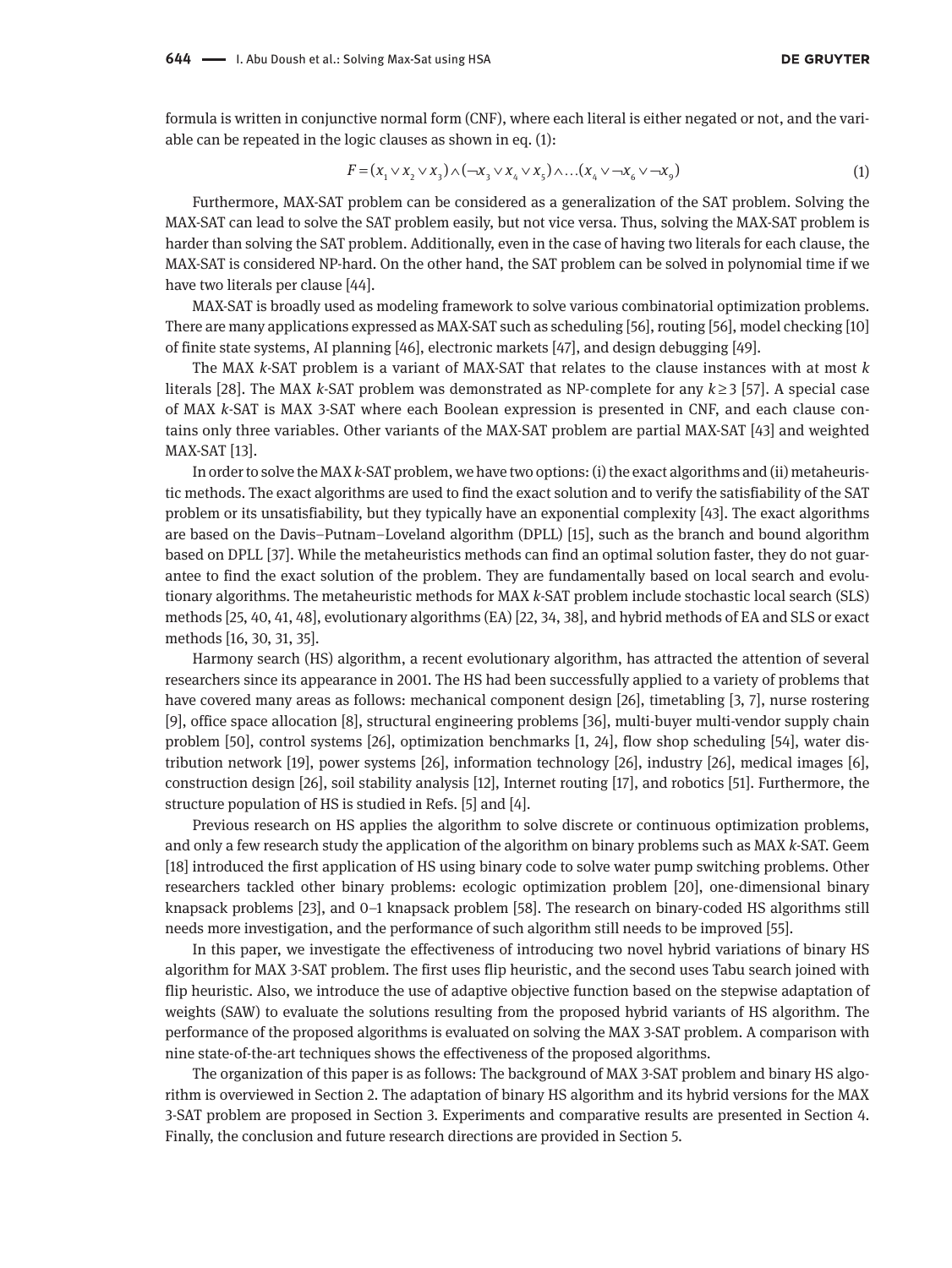### **2 Background**

In this section, a detailed background about the MAX 3-SAT problem is discussed, and then, the procedural steps of the binary HS are illustrated.

### **2.1 MAX** *k***-SAT Problem**

CNF representation is used by the SAT solvers. Using CNF, a conjunction of propositional clauses is inserted in which a disjunction of literals form each clause.

Here, *n* is used to denote the number of Boolean variables, while *m* is used to represent the number of clauses in the propositional formula *F* that expressed in CNF, if *F* has *n* Boolean variables  $x_1, x_2, ..., x_n$ , and *m* clauses  $C_1, C_2, ..., C_m$ ; therefore, the MAX *k*-SAT problem can be formulated as follows [52]:

- Each assignment of the Boolean variables is viewed as a binary vector *V*, where  $V = (v_1, v_2, ..., ...,$ *v*<sub>*n*</sub></sub> $)$  ∈ {0, 1}<sup>*n*</sup>.
- − Each clause of length *k* is a disjunction of *k* literals, a clause  $C_i = (x_1 \lor x_2 \lor ... \lor x_k)$ .
- Each literal  $L_i$  is either a variable  $x_i$  or its complement  $\neg x_i$ .
- Each variable or its negation can be shown more than one time in the logical expression.
- The assignment is complete if all the variables are assigned, and it is called partial otherwise.
- A solution of *F* is an assignment satisfying all clauses of *F*.

For some *k*, the *k*-SAT problem searches about a complete variable assignment that makes a CNF formula *<sup>F</sup>* <sup>=</sup> *<sup>C</sup>*1∧*C*2∧…∧*C<sup>m</sup>* evaluate to true. If such assignment exists for *F*, then *F* is a satisfiable formula, else *F* is said to be unsatisfiable. The MAX *k*-SAT problem is an important version of the SAT problem and is considered as a combinatorial optimization problem. It seeks to find the best assignment  $V \in \{0, 1\}^n$  in which we maximize the number of satisfied clauses in the Boolean formula.

The MAX *k*-SAT is defined by determining the set of all potential solutions  $(\{0, 1\}^n)$  and a function  $SC \to N$ named score of the assignment, which equals the number of true clauses. The objective is to find the best binary vector that maximizes the number of satisfied clauses in the Boolean formula.

For this problem, there are 2<sup>n</sup> possible satisfying assignments. The MAX *k*-SAT problem is proven to be NP-complete for any *k* > 2. In this work, we concentrate on solving the MAX 3-SAT problem, which is a combinatorial optimization problem and considered a special case of the weighted MAX 3-SAT, where each clause weight equals one. In MAX 3-SAT, each clause of *F* contains only three literals as shown in eq. (1).

### **2.2 The Binary Harmony Search Algorithm**

A close relationship can be found between optimization and music. Jazz musicians when they are creating their music, they either play notes (pitches) randomly, play notes based on their experiences, or modify the pitch in order to find a perfect harmony. Therefore, in order to find an optimal solution, the variables in the HS algorithm are assigned with values, which are either selected randomly or chosen from good values previously memorized.

There are similarities between the musicians' behavior when they are composing their music and the optimization process; this analogy between improvisation and optimization is summarized below:

- Each decision variable represents a musician.
- A musical note (or a pitch) represents the value of each variable.
- A solution vector at certain iteration represents the musical harmony at a certain time.
- The audience's aesthetics corresponds to the objective function.
- As musical harmony is improved practice after practice, the solution vector is improved iteration by iteration.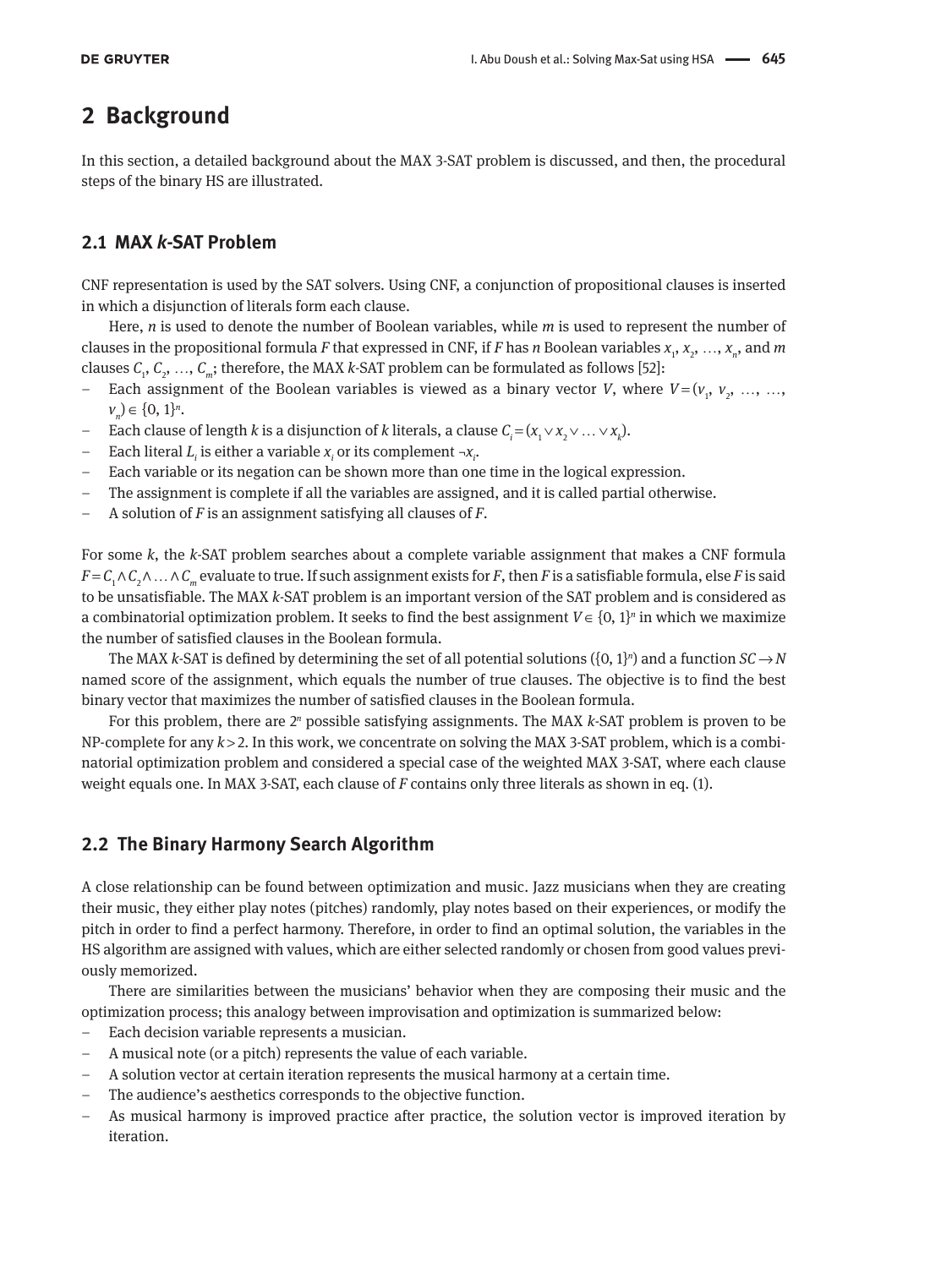The literature has many research work to solve problems using binary HS algorithm. Kong et al. [29] proposed a new binary HS (NBHS) algorithm for solving multidimensional knapsack problems. The classical HS algorithm is modified in the NBHS algorithm as follows: (i) the value of the decision variables in the solution includes the probability distribution of 0 and 1 rather than the exact value; (ii) the mean harmony concept is used in the improvisation process rather than the original concept of the memory consideration. In the evaluation process, their method obtained satisfactory results for multidimensional knapsack problems with large dimension sizes.

Afkhami et al. [2] introduced a binary HS algorithm for solving a maximum clique problem (MCP). The solution represented as a series of ones and zeros. The pitch adjustment operator of the classical HS algorithm is adjusted to be flipping the decision variables from 0 to 1 or from 1 to 0.

Nasrollahi et al. [45] presented a binary HS algorithm for highway rehabilitation decision making problems. The value of the decision variable in the solution is one if the road segment must be reconstructed and zero if not. Their method is tested using real-world dataset sampled from Iran with good results.

Wang et al. [53] introduced a binary HS algorithm for optimization benchmark functions. The solution is represented as a series of ones and zeros. The pitch adjustment operator is modified to choose the value from its structural neighborhood rather an adjacent value in HS memory. The performance of their method is better than the performance of the classical HS.

As musicians obtain a random pitch from the instrument range, random values in random selection are taken from the variable possible range of values. This is similar when a musician plays any favored pitch from his memory. In memory consideration, the values are picked from the vectors of harmony memory. When a pitch is taken from memory, the pitch can be further adjusted by a musician to the neighboring pitches to get a better harmony. In pitch adjustment, the value is updated with a predefined probability. This value can change the value in memory with adjacent values according to a defined probability. The overall HS algorithm is shown as a flowchart in Figure 1. HS has five main steps that are described below:

#### **2.2.1 Initialize the Problem and the Algorithm Parameters**

Generally, the optimization problem is formulated as:

Minimize{
$$
f(x) | x_j \in X_j = 1, 2, ..., N
$$
} (2)

where  $f(x)$  represents an objective function, and *x* is the set of the decision variables  $x_j$ ;  $X_j$  represents the set of potential range of values for each decision variable, and *N* is the number of decision variables. That is  $X_j$  ∈ [ $LB_j$ ,  $UB_j$ ], where  $LB_j$  and  $UB_j$  are both the lower and upper boundaries for each decision variable,



**Figure 1:** The Flowchart of HS Algorithm.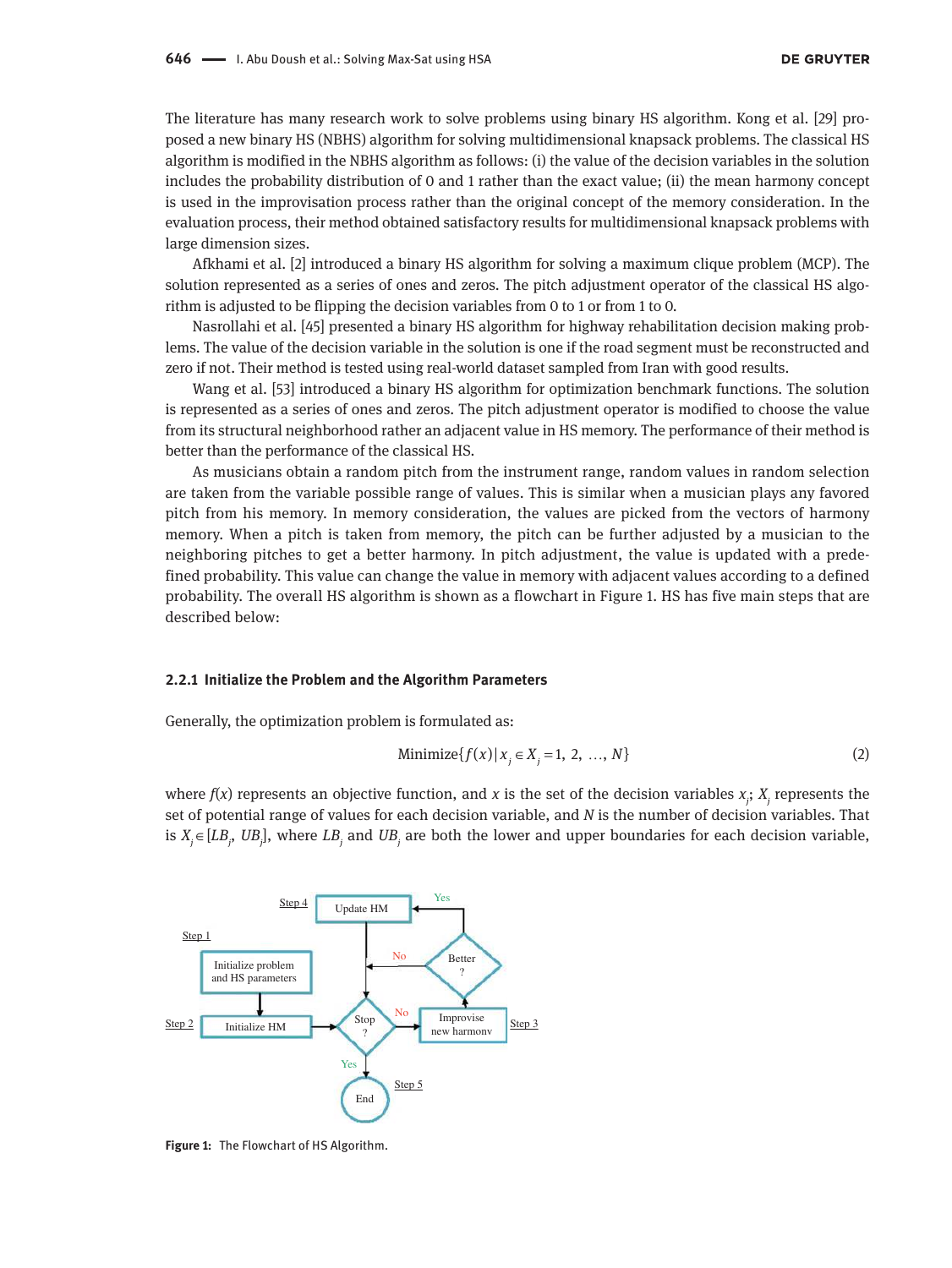respectively. In the binary problem the lower bound is 0, and the upper bound is 1, and the variable *x<sup>j</sup>* value can be either 0 or 1.

The HS algorithm parameters are also initialized in this step:

- The number of improvisations (NI): NI is a termination condition of the optimization process that corresponds to the number of iterations.
- Harmony memory size (HMS): HMS indicates how many solutions are stored in the harmony memory.
- Harmony memory consideration rate (HMCR): the rate HMCR $\in$  [0,1] is used to decide whether the value of a decision variable of the new harmony is picked from the harmony memory (HM).
- Pitch adjustment rate (PAR): the probability PAR $\in$  [0,1] decides whether the decision variable picked from the harmony memory will be adjusted to the adjacent value by a certain amount. In the case of the binary coded HS, the solution can have only two values 0 or 1. This operator is used to flip the current value of the solution.

Moreover, the HMCR and PAR are the two parameters that control the three operators of the HS algorithm: (1) memory consideration controlled by HMCR, (2) random consideration controlled by 1 − HMCR, and (3) pitch adjustment rate that is controlled by PAR.

#### **2.2.2 Initialize the Harmony Memory (HM)**

The HM is a matrix of size *N*× HMS filled by sets of solution vectors determined by HMS. These vectors are randomly generated as follows:

*In binary HS*  $x_j^i$  ∈ {0, 1}, where *i* ∈ {1, 2, …, *HMS*} and *j* ∈ {1, 2, …, *N*}.

Those generated solutions are stored in HM in ascending order (or descending order) according to their objective function values as follows:

$$
HM = \begin{bmatrix} x_1^1 & x_2^1 & \cdots & x_N^1 \\ x_1^2 & x_2^2 & \cdots & x_N^2 \\ \vdots & \vdots & \ddots & \vdots \\ x_1^{\text{HMS}} & x_2^{\text{HMS}} & \cdots & x_N^{\text{HMS}} \end{bmatrix} .
$$
 (3)

#### **2.2.3 Improvise a New Harmony Memory**

In this step, a new harmony vector  $\mathbf{x}' = (x'_1, x'_2, ..., x'_N)$  is created according to three operators:

**Memory consideration:** the value of the first decision variable  $x'_{1}$  for the new vector is randomly selected from any of the values in the specified HM range  $\{x_1^1, x_1^2, ..., x_1^{\text{HMS}}\}$ . The values of the other decision variables  $(x'_2, x'_3, ..., x'_N)$  are selected sequentially in the same way with probability (w.p.) HMCR, where HMCR $\in (0, 1)$ , is the rate of selecting one value from the possible values stored in the HM.

**Random consideration:** Decision variables that are not selected with values based on memory consideration are randomly selected according to their possible value range based on random consideration with a probability (1 − HMCR) as follows:

$$
x'_{j} \leftarrow \begin{cases} \{x_{j}^{1}, x_{j}^{2}, \dots, x_{j}^{\text{HMS}}\} & \text{w.p. HMCR,} \\ \mathbf{X}_{j} & \text{w.p. (1-HMCR).} \end{cases} \tag{4}
$$

For example, if HMCR is 0.85, this indicates that the HS algorithm will choose the decision variable value from stored values in the HM *w.p.* 85% or from the whole possible range *w.p.* (100–85)%. For the binary HS, the random consideration means generating *x<sup>j</sup>* <sup>∈</sup> {0, 1} randomly with the rate (1 − HMCR)*.*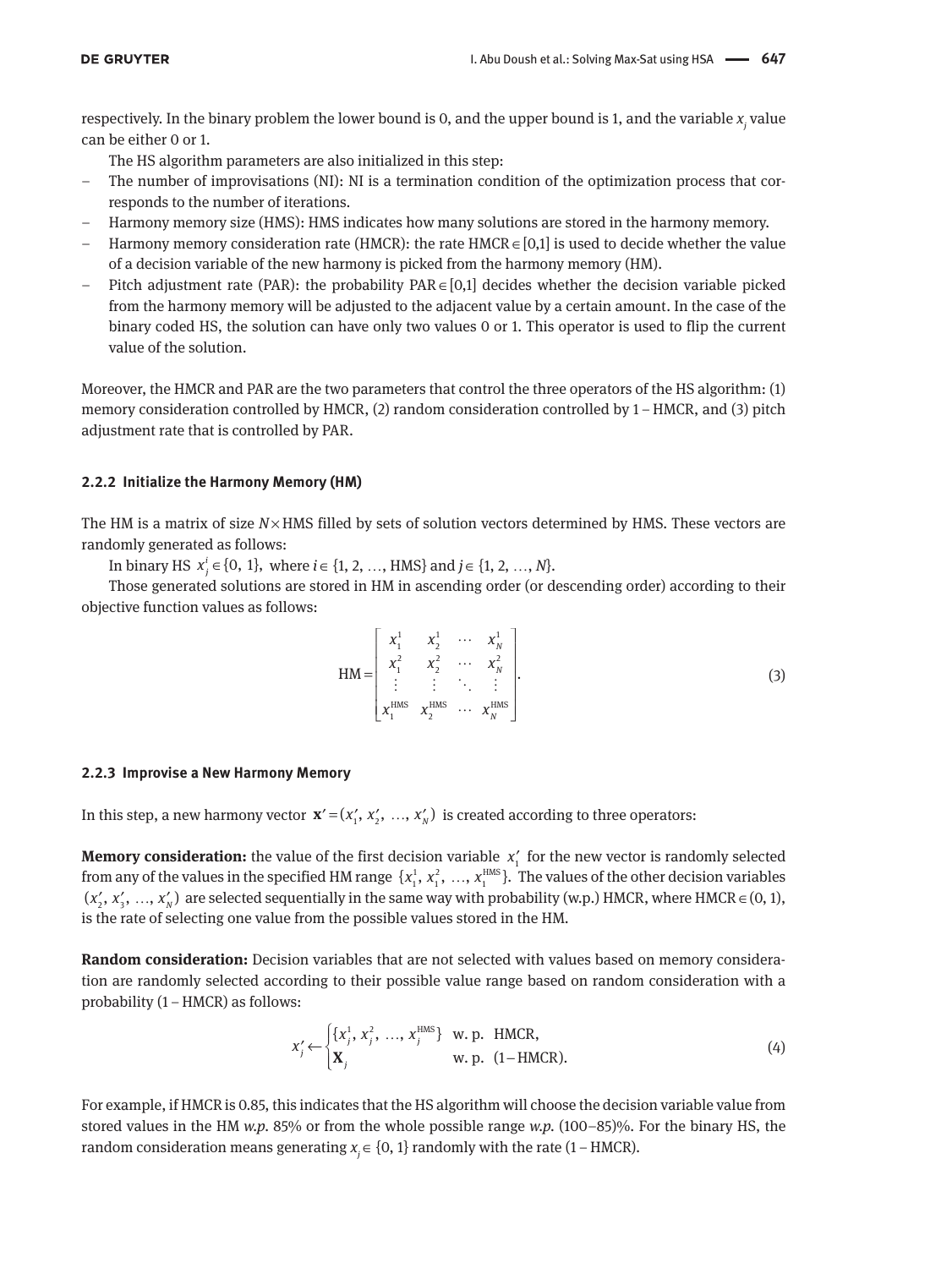**Pitch adjustment:** Every variable  $x'_{j}$  of a new harmony vector obtained by the memory consideration is checked to determine whether it should be modified with the probability of PAR, where  $PAR \in (0, 1)$ , which is the rate of pitch adjustment as bellow:

pitch adjustment for 
$$
x'_j
$$
?  $\leftarrow \begin{cases} x''_j & \text{w. p. } \text{PAR,} \\ x'_j & \text{w. p. } \text{ (1-PAR).} \end{cases}$  (5)

The (1 − PAR) value refers to the rate of doing nothing. If the pitch adjustment decision for *x*<sup>'</sup>, is yes, the value of  $x'_j$  is replaced to its adjacent value as follows:

$$
x_j''? \leftarrow \begin{cases} 1 & \text{if } x_j' = 0, \\ 0 & \text{if } x_j' = 1. \end{cases}
$$
 (6)

#### **2.2.4 Update the Harmony Memory (HM)**

In this step, the objective function  $f(x')$  value is calculated for the new harmony vector  $x'$ . In case the vector of the new harmony is better than the worst harmony  $x^{worst}$  in the HM (i.e.  $x^{worst} = x^1$  if HM is sorted in descending order), the new harmony is kept in the HM, and the worst harmony vector is deleted from the HM.

#### **2.2.5 Check the Stopping Criterion**

The computation is terminated in case the maximum number of improvisations (i.e. the stopping criterion) is satisfied. This is specified by the NI parameter or else, Steps 3 and 4 of HS algorithm are repeated, and finally, the best solution to the problem will be the best harmony memory vector. The HS procedure can be presented as in Algorithm 1.

#### **Algorithm 1:** Binary HS Algorithm Pseudo-Code.

```
Set HS parameters: HMCR, PAR, NI, HMS.
x_i^j = Random(0, 1), \forall i = 1, 2, ..., N and \forall j = 1, 2, ..., HMS {generate HM solutions}
Calculate(f(x
j
)), ∀j =(1, 2, …, HMS) 
Sort(HM)
itr = 0while (itr ≤ NI) do
 x' = \phi
   if (U(0, 1) \leq HMCR) then
x'_i \in \{x_i^1, x_i^2, ..., x_i^{\text{HMS}}\} {memory consideration}
      if (U(0, 1) \leq PAR) then
         x'_{i} = Flip(x'_{i}) {pitch adjustment}
         end if
      else
x'_i \in \{0, 1\} {random consideration}
      end if
  end for
  if (f(x′) < f(x
worst)) then
     Include x′ to the HM
  Exclude x
worst from HM
 end if
 itr = 1end while
```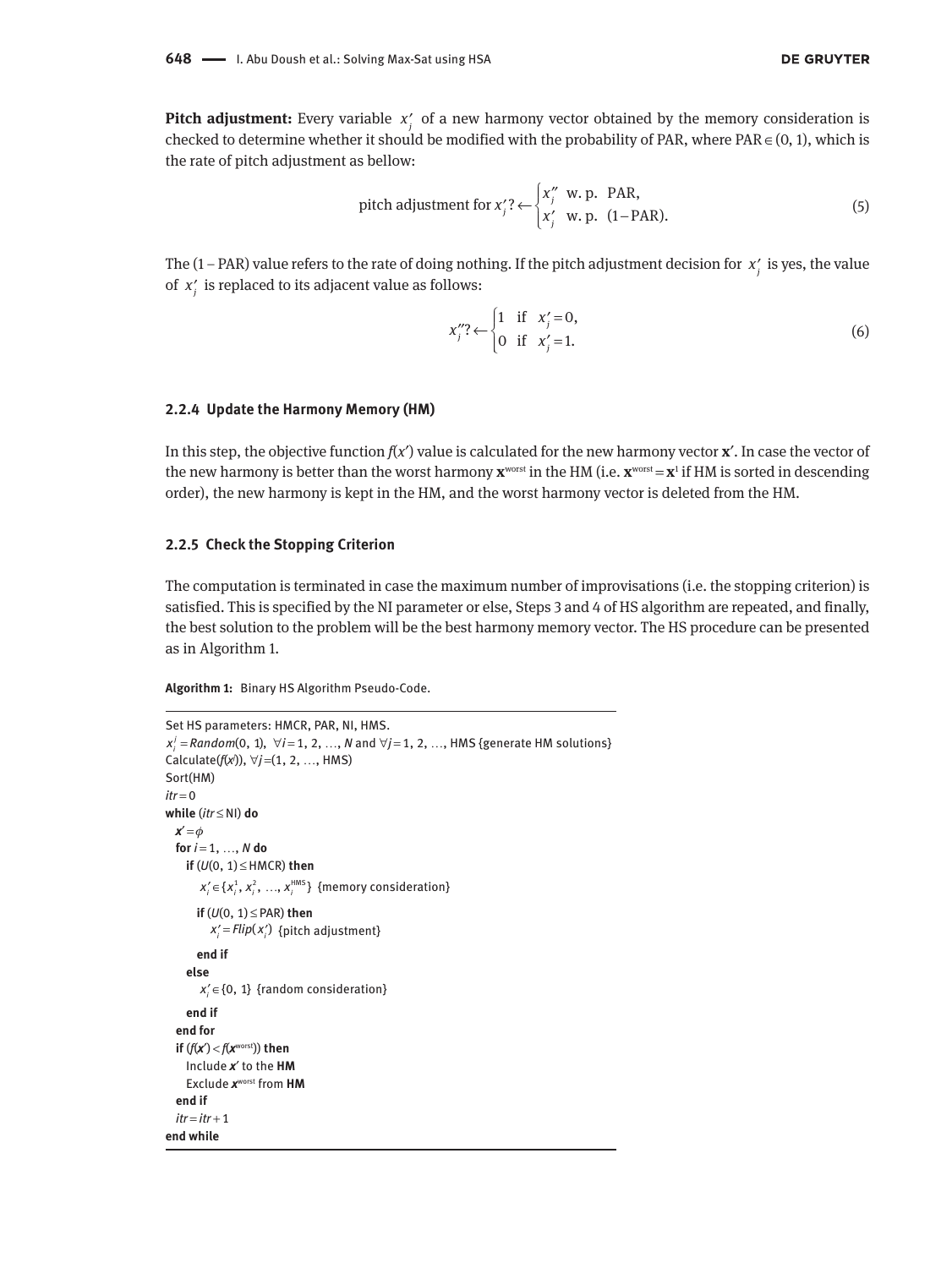### **3 The Methodology**

In this section, the proposed approaches are presented for MAX 3-SAT problem in three consecutive versions as follows: the first proposed algorithm called HS algorithm for SATisfiability problem (HSASAT) where it applies the pure HS for solving MAX 3-SAT. The second proposed algorithm refers to as weighted HS algorithm with flip heuristic for SATisfiability problem (WHSFLIP), which is an enhanced version of HSASAT. It maintains a local search procedure that is based on the Flip heuristic used in flipGA [38]. The last proposed algorithm is an enhancement to the WHSFLIP to develop a new algorithm named weighted HS with Tabu search for a SATisfiability problem (WHSTS), which is based on a local search algorithm that mixes the Flip heuristic with Tabu search principles.

In WHSFLIP and WHSTS, a new objective function is utilized based on the clause weights as will be discussed in the following subsection.

#### **3.1 Objective Function**

The objective function (or evaluation function) is utilized to decide whether the solution for 3-SAT problem has a good quality or not. There are several proposed fitness functions [22] used by the evolutionary algorithms for the MAX 3-SAT problem. Most of the previous meta-heuristic methods use the standard objective function (i.e. the number of satisfied clauses) as shown in eq. (7), which maximizes the number of true clauses:

$$
F(x) = \sum_{i=1}^{m} C_i(x)
$$
 (7)

in which *C<sup>i</sup>* (*x*) represents the truth value of the *i*-th clause. Thus, we use a dynamic objective function that is based on the SAW mechanism [21]. This adaptive objective function is given as shown in eq. (8).

$$
F(\mathbf{x}) = \sum_{i=1}^{m} W_i \times C_i(\mathbf{x})
$$
\n(8)

A weight  $W_i$  is added to each clause  $\mathcal{C}_i$ . The weights are used to specify which clauses are difficult to satisfy in the current iteration. The weights are initialized to one at the beginning as we give same difficulty rate for all the clauses. The algorithm automatically modifies the weights. After some iterations (say 250), we adjust the weights according to eq. (9). This change will make the unsatisfied clauses have more weights, and thus, the search focuses more on these clauses (i.e. guided search).

$$
W_{i+1} = W_i + 1 - C_i(\mathbf{x}^*)
$$
\n(9)

#### **3.2 The HS Representation of MAX-SAT Solutions**

We map the candidate solutions for MAX 3-SAT into harmony representation then we can apply HS to solve this problem. There are different possible representations of the MAX-SAT search space such as binary representation, floating point representation, the clausal representation, and the path representation [22]. In our proposed algorithms, we used the binary representation because many state-of-the-art 3-SAT evolutionary algorithm solvers use this representation [22]. Using this representation, a candidate solution is represented using a binary vector of length n. Note that n represents the number of Boolean variables in the CNF formula (see Figure 2).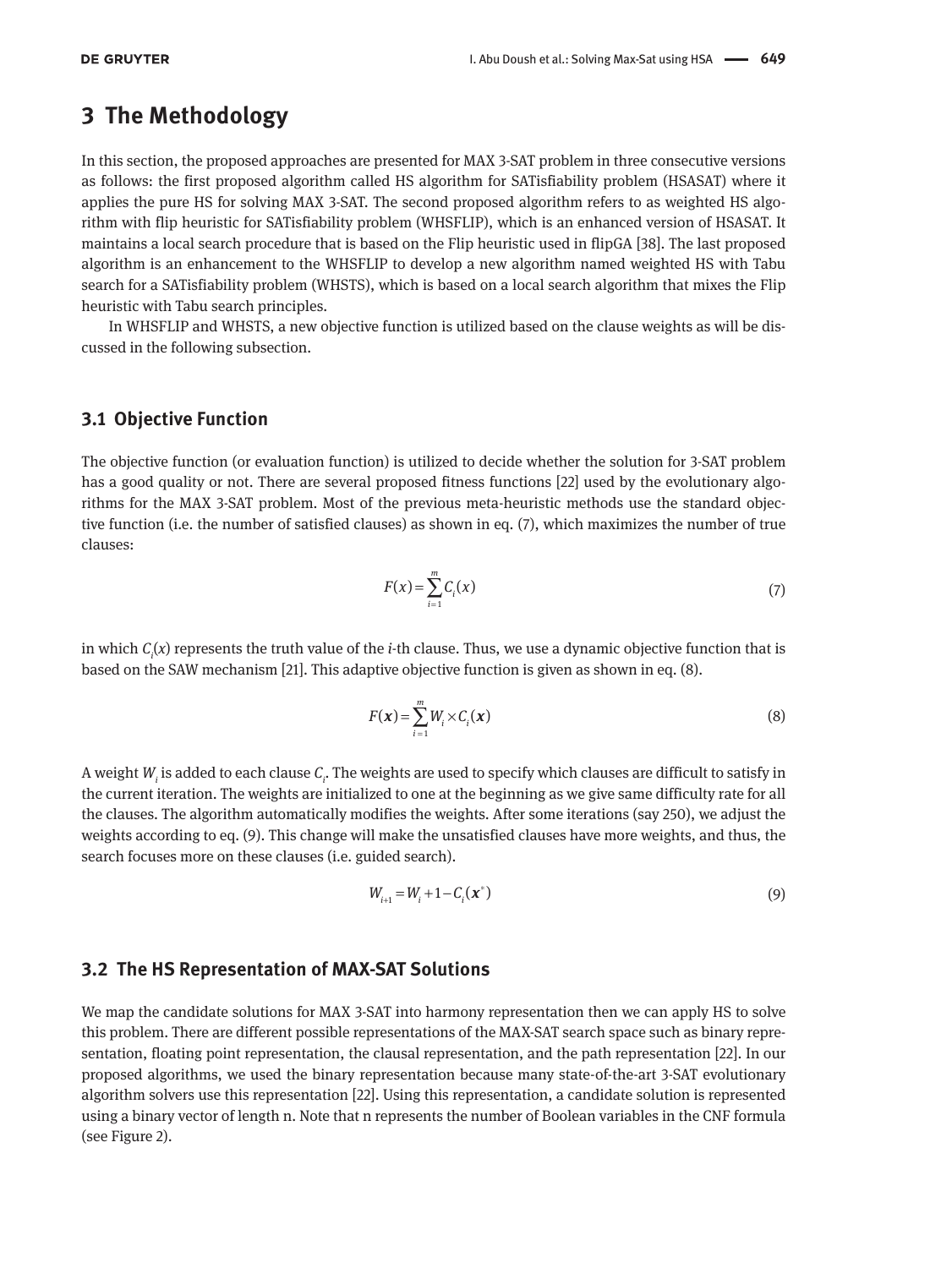|  |  | 1 0 1 1 1 0 0 0 1 1 0 1 |  |  |  |  |  |  |  |
|--|--|-------------------------|--|--|--|--|--|--|--|
|--|--|-------------------------|--|--|--|--|--|--|--|

**Figure 2:** Binary Representation of Harmony.

Algorithm 1 illustrates the overall flow of the HSASAT approach.

### **3.3 Local Search used in HS Algorithm**

Local search techniques can be used to improve the performance of HS. We have developed a new version of HS for MAX-SAT called weighted HS with flip heuristic satisfiability problems (WHSFLIP), where the PAR operator is substituted with flip heuristic used in flipGA [38] as a local search (see Algorithm 2). Such modification in the algorithm can accelerate the convergence, and thus, the algorithm produces better outcomes.

**Algorithm 2:** Local Search Procedure based on Flip Heuristic Pseudo-Code.

```
Input: Boolean assignment, formula \phi in CNF, maxflip {is the maximum number of flips allowed}.
enhancement = 1
numFlip= 0 {The current number of flips applied}
while {enhancement > 0 numFlip < maxflip} do
  enhancement=0
 for i = 1, …, nVar do
     {nVar is the number of variables to be resolved}
  flip vari
 {flip the ith variable}
   numflip++  calculate the flip gain
     if gain ≥ 0 then
        the flip is confirmed
        enhancement = enhancement + gain
      else
        the flip is rolled back vari
      end if
  end for
end while
Output: Boolean assignment
```
Flip heuristic means the Boolean formula variables are flipped. We agree on the flip if and only if the  $gain \geq 0$  is satisfied, where the gain is

Gain = number of satisfied clauses after flip - number of satisfied clauses before flip

We repeat the process until no enhancement in the number of satisfied clauses is found. Therefore, a new harmony or a potential solution is produced through random selection, harmony memory consideration, or flip heuristic (see Algorithm 2).

It is apparently noted that the problem encountered using this heuristic is the large flipped variables to get the best solution. Thus, in order to reduce this overhead, we developed another version of HS for MAX 3-SAT named weighted HS with Tabu search for SATisfiability problem (WHSTS). Tabu search is inserted to the Flip heuristic to minimize the number of flips applied. The variable is added to the Tabu list if it does not improve the objective function (see Algorithm 3).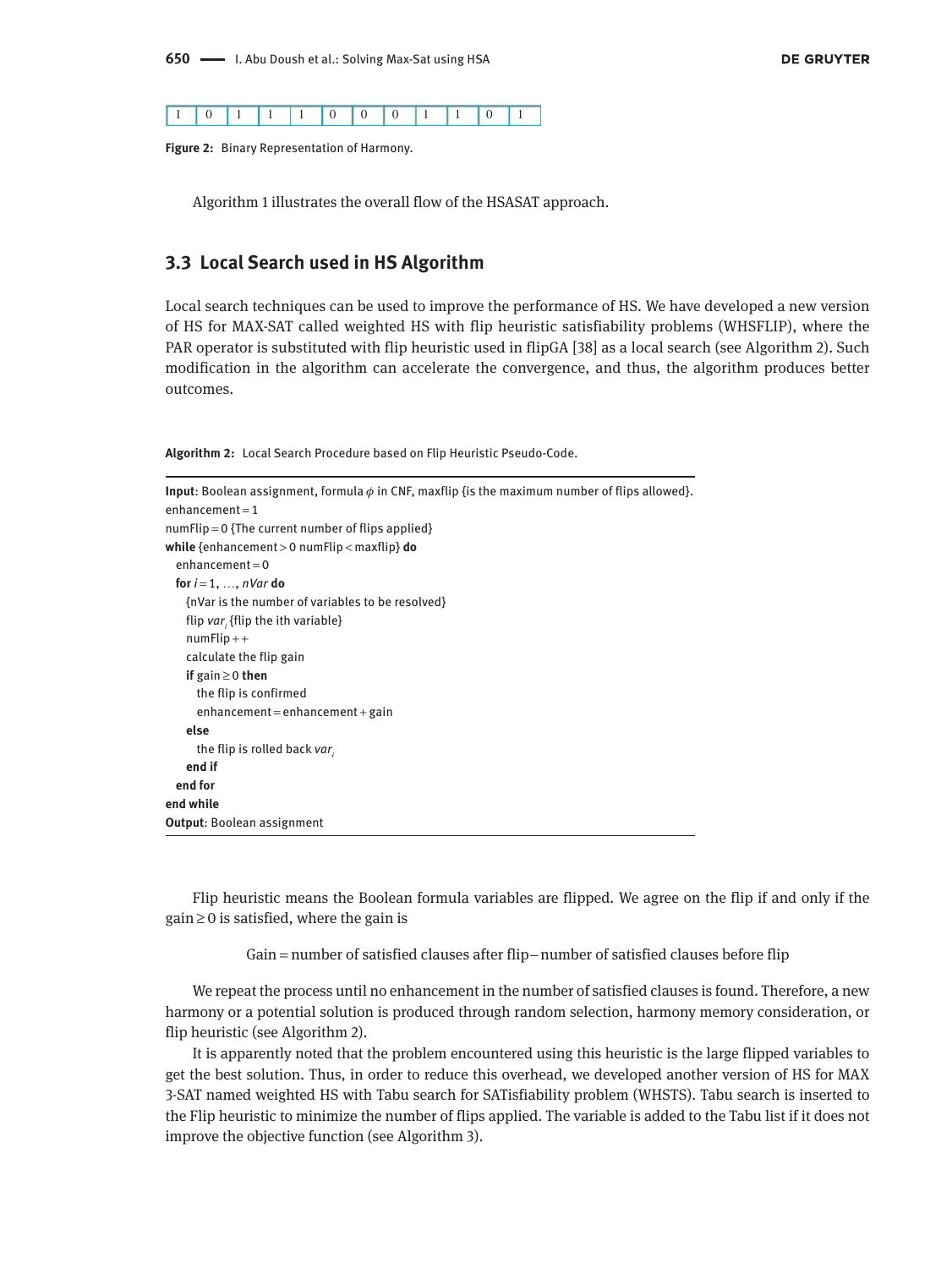**Algorithm 3:** Local Search Procedure based on Tabu Search and Flip Heuristic Pseudo-Code.

| <b>Input</b> : Boolean assignment, formula $\phi$ in CNF, maxflip. {maxflip is the maximum number of flips allowed} |  |
|---------------------------------------------------------------------------------------------------------------------|--|
| $enhancement = 1$                                                                                                   |  |
| $numFlip = 0$ {The current number of flips applied}                                                                 |  |
| While enhancement > 0 and numFlip < maxflip do                                                                      |  |
| $enhancement = 0$                                                                                                   |  |
| for $i=1, \ldots, nVar$ do                                                                                          |  |
| {nVar is the number of variables to be resolved}                                                                    |  |
| if $var \in$ TabuList then                                                                                          |  |
| flip var, {flip the ith variable}                                                                                   |  |
| $numFlip++$                                                                                                         |  |
| calculate the flip gain                                                                                             |  |
| end if                                                                                                              |  |
| if gain $\geq 0$ then                                                                                               |  |
| the flip is confirmed                                                                                               |  |
| $enhancement = enhancement + gain$                                                                                  |  |
| else                                                                                                                |  |
| TabuList.push(var.)                                                                                                 |  |
| the flip is rolled back var,                                                                                        |  |
| end if                                                                                                              |  |
| if TabuList.size $() ==$ TabuListMax then                                                                           |  |
| TabuList.pop()                                                                                                      |  |
| end if                                                                                                              |  |
| end for                                                                                                             |  |
| end while                                                                                                           |  |
| <b>Output:</b> Boolean assignment                                                                                   |  |
|                                                                                                                     |  |

The Tabu variables are stored in an ordered FIFO list. Then, during the iterations, these variables are not allowed to be flipped again. The length of the Tabu list is set experimentally according to the number of variables in the CNF formula. The optimal length of the Tabu list is set based on the experiments of Mazure according to eq. (10) [42]:

Optimal length of tabu list = 
$$
0.01875n + 2.8125
$$
 (10)

The overall flow of WHSTS is illustrated in Algorithm 3).

### **4 Experiments and Results**

The three versions of the proposed HS-based algorithms for MAX 3-SAT are experimentally evaluated and compared with some evolutionary algorithms along with some state-of-the-art MAX 3-SAT solvers. The experiments were executed on an Intel core i7 processor running with 8 GB of RAM, where the proposed algorithms were coded using MathWorks MATLAB R2015a (The MathWork, Natick, MA, USA) under Microsoft Windows 7 (Microsoft, Redmond, WA, USA).

### **4.1 Datasets used for Evaluation**

In order to estimate the experimental performance of the proposed algorithms, several test sets are carried out using different AIM benchmark instances taken from Ref. [42]. The AIM benchmark instances were generated by a particular random 3-SAT instance generator that produces yes-instances and no-instances separately for wide ranges.<sup>1</sup> We used 10 yes-instances from the AIM family benchmarks that have exactly one

**<sup>1</sup>** http://www.cs.ubc.ca/hoos/SATLIB/benchm.html.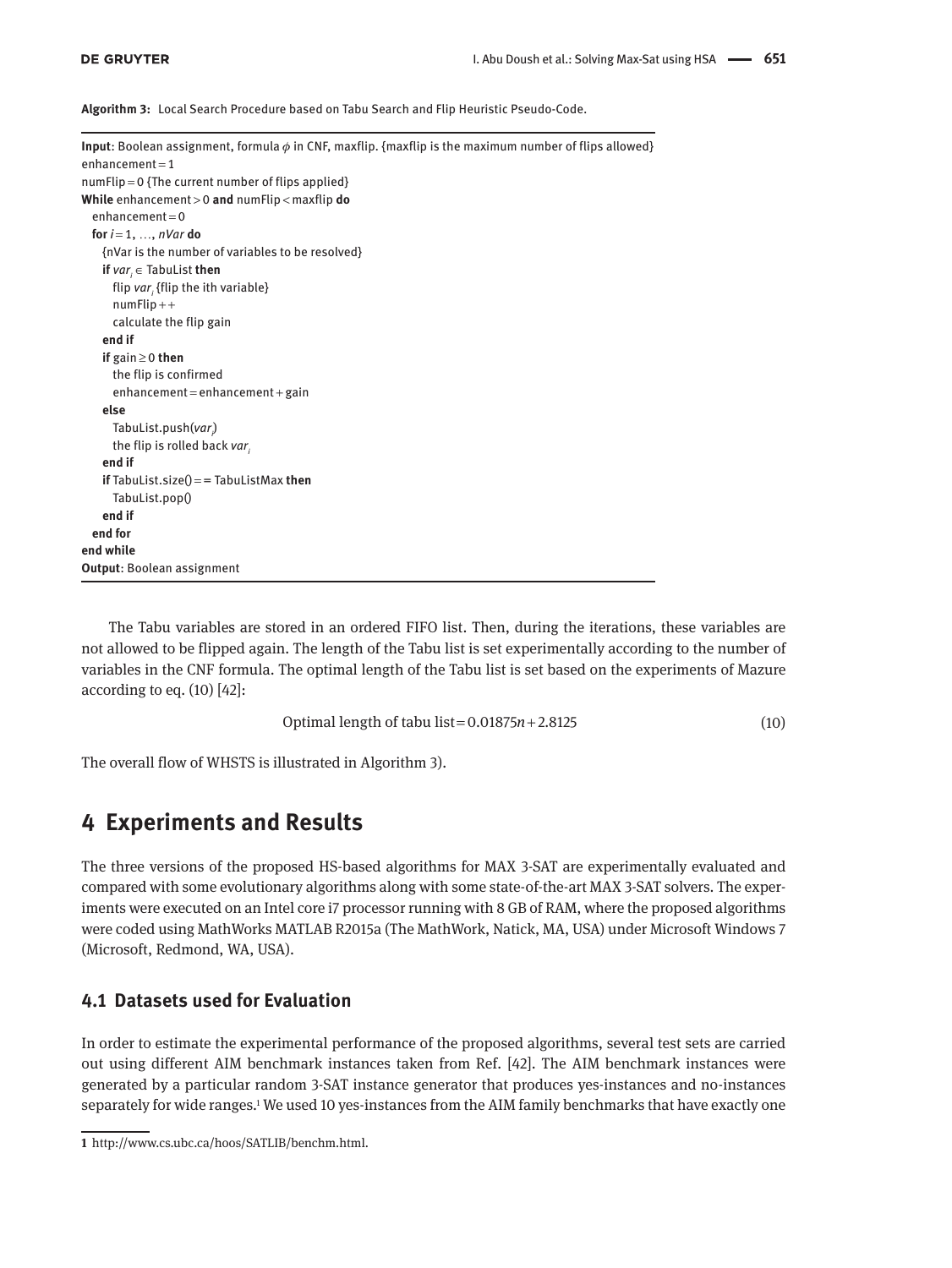| Dataset name                     | <b>Number of clauses</b> | <b>Number of variables</b> |  |
|----------------------------------|--------------------------|----------------------------|--|
| $aim - 50 - 1$ 6 - $ves1 - 4$    | 80                       | 50                         |  |
| $aim - 50 - 2 \ \ 0 - yes1 - 1$  | 100                      | 50                         |  |
| $aim - 50 - 3$ 4 - $ves1 - 1$    | 170                      | 50                         |  |
| $aim - 50 - 6$ 0 - $ves1 - 1$    | 300                      | 50                         |  |
| $aim - 100 - 1$ 6 - $ves1 - 1$   | 160                      | 100                        |  |
| $aim - 100 - 2_0 - yes1 - 1$     | 200                      | 100                        |  |
| $aim - 100 - 3$ 4 - $ves1 - 1$   | 340                      | 100                        |  |
| $aim - 100 - 6$ 0 - $ves1 - 1$   | 600                      | 100                        |  |
| $aim - 200 - 2 \ \ 0 - yes1 - 1$ | 400                      | 200                        |  |
| $aim - 200 - 6$ 0 - $ves1 - 1$   | 1200                     | 200                        |  |

**Table 1:** The Characteristics of the Dataset used in the Evaluation.

satisfying assignment to assess the capabilities of our proposed approaches in finding the exact solutions (see Table 1).

#### **4.2 Experimental Results**

The proposed algorithms are tested on different AIM yes-instance benchmarks. The obtained results are compared with the algorithms presented in Refs. [32, 33]. We run the HSASAT, WHSFLIP, and WHSTS programs using the following parameters' setting: population size  $(HMS) = 20$ , total number of generations = 1000, Maxflip in flip heuristic = 30,000, HMCR = 0.97, PAR = 0.3, and FW = 0.01. Each instance is tested 30 times independently. These parameter settings are chosen based on several preliminary experimental testing.

The proposed algorithms compared with the state-of-the-art evolutionary algorithms presented in Ref. [33] are as follows:

- PSO-LS: a particle swarm optimization (PSO) that uses SAW objective function and uses a standard PSOflight operation based on sigmoid transformation.
- PSOSAT: PSO algorithm with the standard objective function (i.e. number of true clauses).
- WPSOSAT: weighted particle swarm optimization for satisfiability problems, which is an evolutionary algorithm based on a hybrid PSO algorithm and flip heuristic using the SAW objective function.

The comparison results among those evolutionary algorithms along with HSASAT, WHSFLIP, and WHSTS are summarized in Table 2. Considering the results in the table, we can note that WHSFLIP, WHSTS, and WPSOSAT succeeded in finding the exact solutions for the 10 benchmark instances, while HSASAT,

| <b>Tests</b>                     | <b>HSASAT</b> | <b>WHSFLIP</b> | <b>WHSTS</b> | <b>PSO-LS</b> | <b>PSOSAT</b> | <b>WPSOSAT</b> |
|----------------------------------|---------------|----------------|--------------|---------------|---------------|----------------|
| $aim - 50 - 1_6 - yes1 - 4$      | 79            | 80             | 80           | 79            | 79            | 80             |
| $aim - 50 - 2_0 - yes1 - 1$      | 100           | 100            | 100          | 98.25         | 100           | 100            |
| $aim - 50 - 3_4 - yes1 - 1$      | 170           | 170            | 170          | 165           | 170           | 170            |
| $aim - 50 - 6_0 - yes1 - 1$      | 300           | 300            | 300          | 288.25        | 300           | 300            |
| $aim - 100 - 1_6 - yes1 - 1$     | 159           | 160            | 160          | 154.25        | 159           | 160            |
| $aim - 100 - 2 \ \ 0 - yes1 - 1$ | 199           | 200            | 200          | 191           | 199           | 200            |
| $aim - 100 - 3_4 - yes1 - 1$     | 340           | 340            | 340          | 319.5         | 340           | 340            |
| $aim - 100 - 6$ 0 - $ves1 - 1$   | 600           | 600            | 600          | 557           | 600           | 600            |
| $aim - 200 - 2 \ \ 0 - yes1 - 1$ | 399           | 400            | 400          | 373.25        | 399           | 400            |
| $aim - 200 - 6$ 0 - $ves1 - 1$   | 1200          | 1200           | 1200         | 1095.25       | 1200          | 1200           |

**Table 2:** Comparative Results 1.

Bold values represent best solution.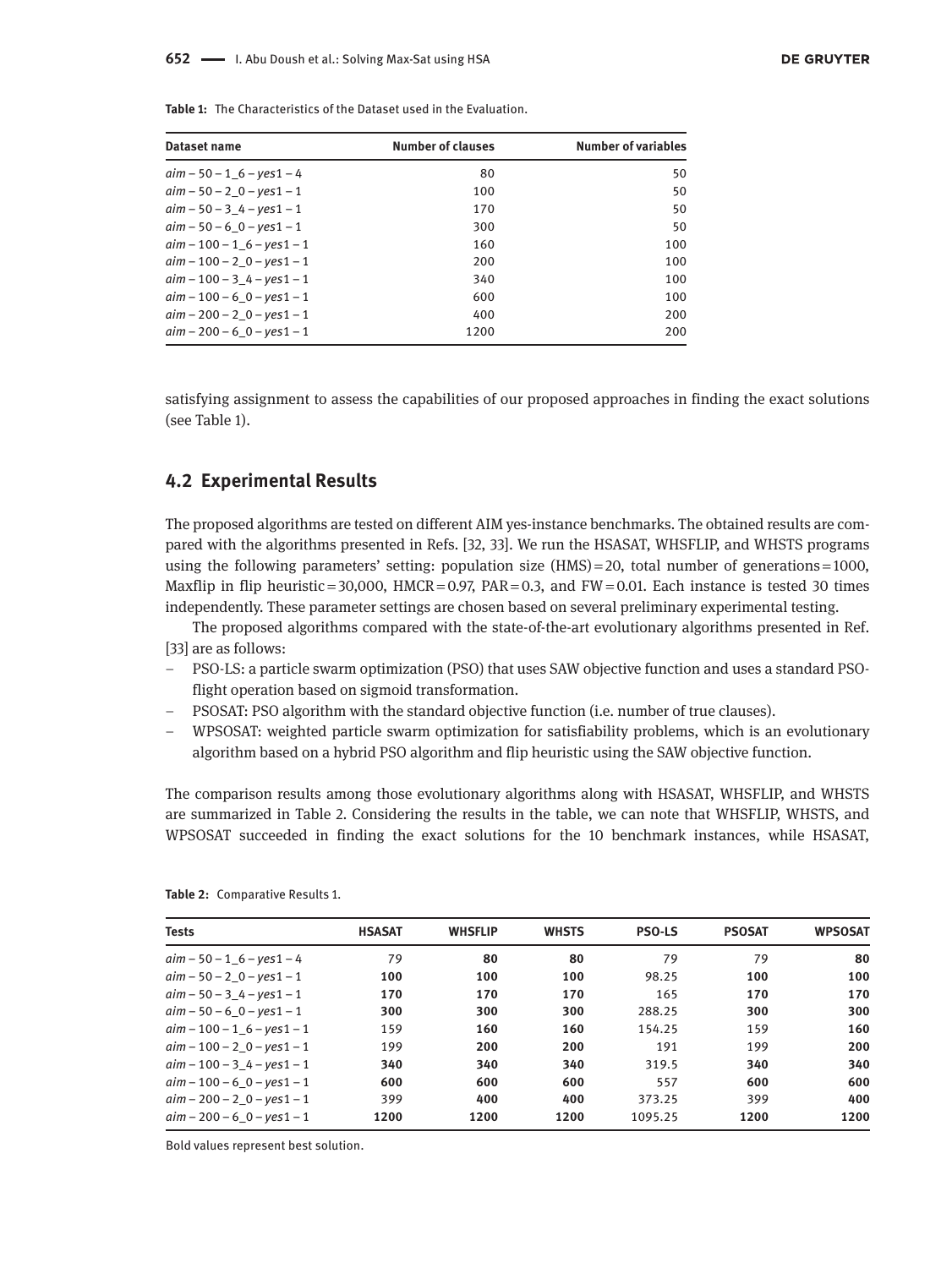PSOSAT failed in benchmarks *aim* − 50 − 1\_6 − *yes*1 − 4, *aim* − 100 − 1\_6 − *yes*1 − 1, *aim* − 100 − 2\_0 − *yes*1 − 1, *aim* − 200 − 2\_0 − *yes*1 − 1. In contrast, PSO-LS failed in all the benchmark instances.

Furthermore, the proposed algorithms are compared with evolutionary algorithms tested in Ref. [32], which are:

- ClonTS: a clonal selection algorithm based on flip heuristic and the standard objective function (i.e. number of true clauses).
- WClonTS: weighted clonal selection with Tabu for satisfiability problems. This is based on the SAW objective function.
- Clonsat: an evolutionary algorithm based on a hybrid clonal selection algorithm and Walksat procedure.

Comparison of those evolutionary algorithms with the proposed HSASAT, WHSFLIP, and WHSTS is shown in Table 3. The results show that WHSFLIP, WHSTS, and WClonTS succeeded in finding the exact solutions for 10 benchmark instances, while HSASAT, ClonTS, and Clonsat failed in benchmarks *aim* − 50 − 1\_6 − *yes*1 − 4, *aim* − 100 − 1\_6 − *yes*1 − 1, *aim* − 100 − 2\_0 − *yes*1 − 1, and *aim* − 200 − 2\_0 − *yes*1 − 1.

In addition, we have made a comparison with three state-of-the-art stochastic local search algorithms: Novelty +, Walksat, and IROTS that are presented in Refs. [32, 33]. These algorithms are compared with the proposed algorithms shown in Table 4

Comparison of those evolutionary algorithms beside HSASAT, WHSFLIP, and WHSTS is shown in Table 3. The evaluation results prove that WHSFLIP, WHSTS, and WClonTS succeeded in finding the exact solutions for the 10 benchmark instances, while HSASAT, ClonTS, and Clonsat failed in the benchmarks *aim* − 50 − 1\_6 − *yes*1 − 4, *aim* − 100 − 1\_6 − *yes*1 − 1, *aim* − 100 − 2\_0 − *yes*1 − 1, and *aim* − 200 − 2\_0 − *yes*1 − 1.

**Table 3:** Comparative Results 2.

| <b>Tests</b>                     | <b>HSASAT</b> | <b>WHSFLIP</b> | <b>WHSTS</b> | <b>ClonTS</b> | <b>WClonTS</b> | <b>Clonsat</b> |
|----------------------------------|---------------|----------------|--------------|---------------|----------------|----------------|
| $aim - 50 - 1_6 - yes1 - 4$      | 79            | 80             | 80           | 79            | 80             | 79.75          |
| $aim - 50 - 2 \ \ 0 - yes1 - 1$  | 100           | 100            | 100          | 100           | 100            | 100            |
| $aim - 50 - 3$ 4 - $ves1 - 1$    | 170           | 170            | 170          | 170           | 170            | 170            |
| $aim - 50 - 6$ 0 - $ves1 - 1$    | 300           | 300            | 300          | 300           | 300            | 300            |
| $aim - 100 - 1$ 6 - $ves1 - 1$   | 159           | 160            | 160          | 159           | 160            | 159            |
| $aim - 100 - 2 \ \ 0 - yes1 - 1$ | 199           | 200            | 200          | 199           | 200            | 199            |
| $aim - 100 - 3_4 - yes1 - 1$     | 340           | 340            | 340          | 340           | 340            | 340            |
| $aim - 100 - 6$ 0 - $ves1 - 1$   | 600           | 600            | 600          | 600           | 600            | 600            |
| $aim - 200 - 2_0 - yes1 - 1$     | 399           | 400            | 400          | 399           | 400            | 399            |
| $aim - 200 - 6$ 0 - $ves1 - 1$   | 1200          | 1200           | 1200         | 1200          | 1200           | 1200           |

Bold values represent best solution.

**Table 4:** Comparative Results 3.

| <b>Tests</b>                     | <b>HSASAT</b> | <b>WHSFLIP</b> | <b>WHSTS</b> | Novelty+ | Walksat | <b>IROTS</b> |
|----------------------------------|---------------|----------------|--------------|----------|---------|--------------|
| $aim - 50 - 1_6 - yes1 - 4$      | 79            | 80             | 80           | 79       | 79      | 79.75        |
| $aim - 50 - 2 \ \ 0 - yes1 - 1$  | 100           | 100            | 100          | 100      | 100     | 100          |
| $aim - 50 - 3$ 4 - $ves1 - 1$    | 170           | 170            | 170          | 170      | 170     | 170          |
| $aim - 50 - 6_0 - yes1 - 1$      | 300           | 300            | 300          | 300      | 300     | 300          |
| $aim - 100 - 1_6 - yes1 - 1$     | 159           | 160            | 160          | 159      | 159     | 159          |
| $aim - 100 - 2 \ \ 0 - yes1 - 1$ | 199           | 200            | 200          | 199      | 199     | 199          |
| $aim - 100 - 3_4 - yes1 - 1$     | 340           | 340            | 340          | 340      | 340     | 340          |
| $aim - 100 - 6$ 0 - $ves1 - 1$   | 600           | 600            | 600          | 600      | 600     | 600          |
| $aim - 200 - 2 \ \ 0 - yes1 - 1$ | 399           | 400            | 400          | 399      | 399     | 399          |
| $aim - 200 - 6$ 0 - $ves1 - 1$   | 1200          | 1200           | 1200         | 1200     | 1200    | 1200         |

Bold values represent best solution.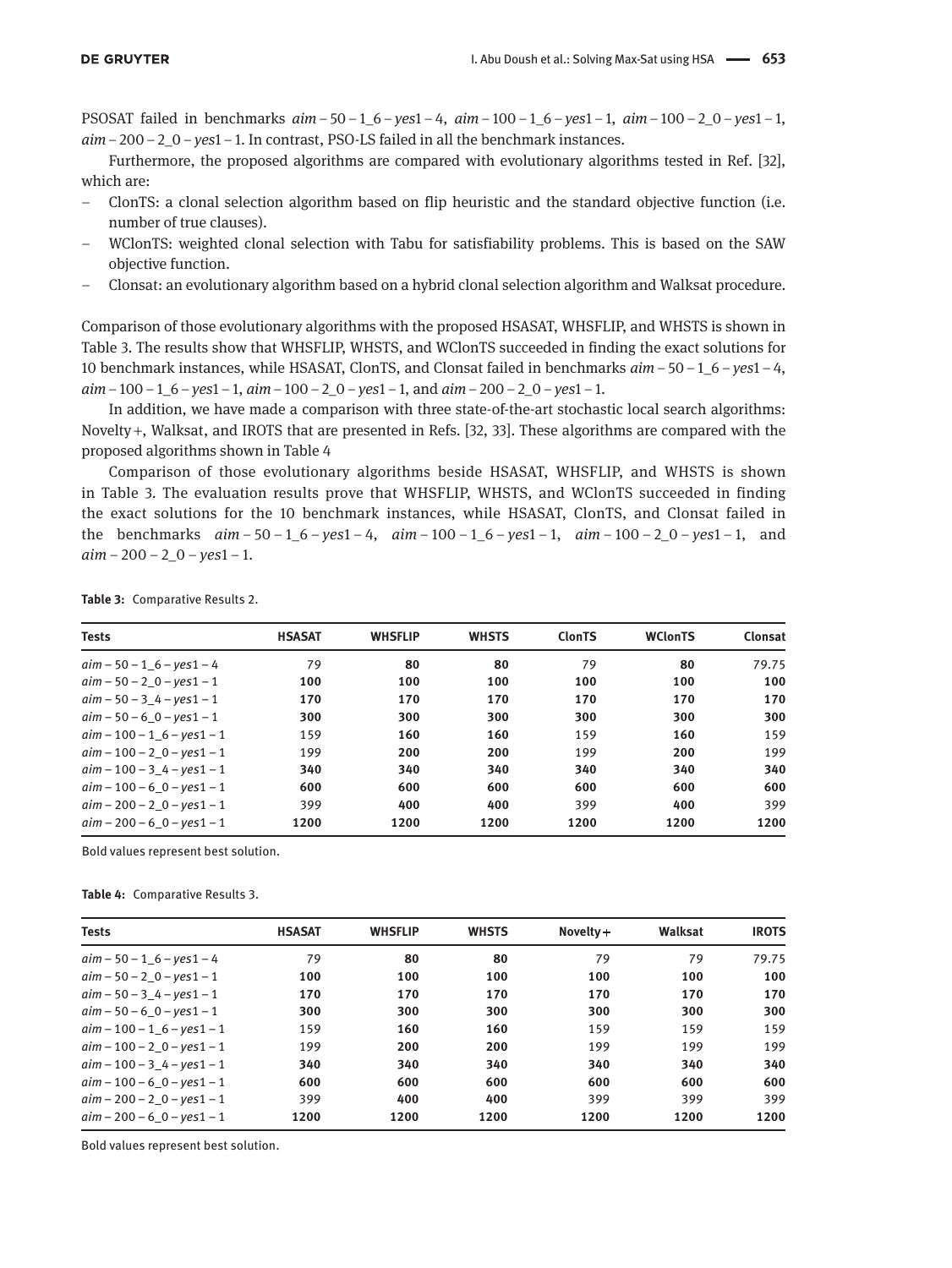### **4.3 Friedman Test Results**

A Friedman test was conducted to test the differences in the means of the 12 algorithms. The hypotheses are:

- $H_0$ : all the means are equal.
- *H*<sup>1</sup> : Not all the means are equal.

The analysis results of the Friedman test are presented in Tables 5–7. The descriptive statistics of each algorithm is shown in Table 5. Table 6 presents the mean ranks of the 12 algorithms, and Table 7 reports the Friedman test statistics.

In order to determine whether the 12 algorithms are different significantly, we check the *Chi square* statistics, *df*, and *Asymp. Sig.* value. According to Table 7, we can see that the *P*-value is less than 0.05. So we reject

|                | N  | Mean    | Stdv.     | Min   | Max     |        |         | <b>Percentiles</b> |  |
|----------------|----|---------|-----------|-------|---------|--------|---------|--------------------|--|
|                |    |         |           |       |         | 25th   | 50th    | 75th               |  |
| <b>WHSFLIP</b> | 10 | 355     | 336.03075 | 80    | 1200    | 145    | 250     | 450                |  |
| <b>WHSTS</b>   | 10 | 355     | 336.03075 | 80    | 1200    | 145    | 250     | 450                |  |
| <b>WPSOSAT</b> | 10 | 355     | 336.03075 | 80    | 1200    | 145    | 250     | 450                |  |
| WClonTS        | 10 | 355     | 336.03075 | 80    | 1200    | 145    | 250     | 450                |  |
| <b>IROTS</b>   | 10 | 354.675 | 336.15464 | 79.75 | 1200    | 144.25 | 249.5   | 449.25             |  |
| Clonsat        | 10 | 354.675 | 336.15464 | 79.75 | 1200    | 144.25 | 249.5   | 449.25             |  |
| <b>HSASAT</b>  | 10 | 354.6   | 336.22288 | 79    | 1200    | 144.25 | 249.5   | 449.25             |  |
| <b>PSOSAT</b>  | 10 | 354.6   | 336.22288 | 79    | 1200    | 144.25 | 249.5   | 449.25             |  |
| ClonTS         | 10 | 354.6   | 336.22288 | 79    | 1200    | 144.25 | 249.5   | 449.25             |  |
| Novelty $+$    | 10 | 354.6   | 336.22288 | 79    | 1200    | 144.25 | 249.5   | 449.25             |  |
| Walksat        | 10 | 354.6   | 336.22288 | 79    | 1200    | 144.25 | 249.5   | 449.25             |  |
| PSO-LS         | 10 | 332.075 | 304.58724 | 79    | 1095.25 | 140.25 | 239.625 | 419.1875           |  |

**Table 5:** Descriptive Statistics.

**Table 6:** Friedman Test.

|                | Mean rank |
|----------------|-----------|
| <b>WHSFLIP</b> | 8.4       |
| <b>WHSTS</b>   | 8.4       |
| <b>WPSOSAT</b> | 8.4       |
| WClonTS        | 8.4       |
| <b>IROTS</b>   | 6.45      |
| Clonsat        | 6.45      |
| <b>HSASAT</b>  | 6.05      |
| <b>PSOSAT</b>  | 6.05      |
| ClonTS         | 6.05      |
| Novelty $+$    | 6.05      |
| Walksat        | 6.05      |
| PSO-LS         | 1.25      |

#### **Table 7:** Test Statistics.

| N           | 10     |
|-------------|--------|
| Chi square  | 73.028 |
| Df          | 11     |
| Asymp. Sig. | O      |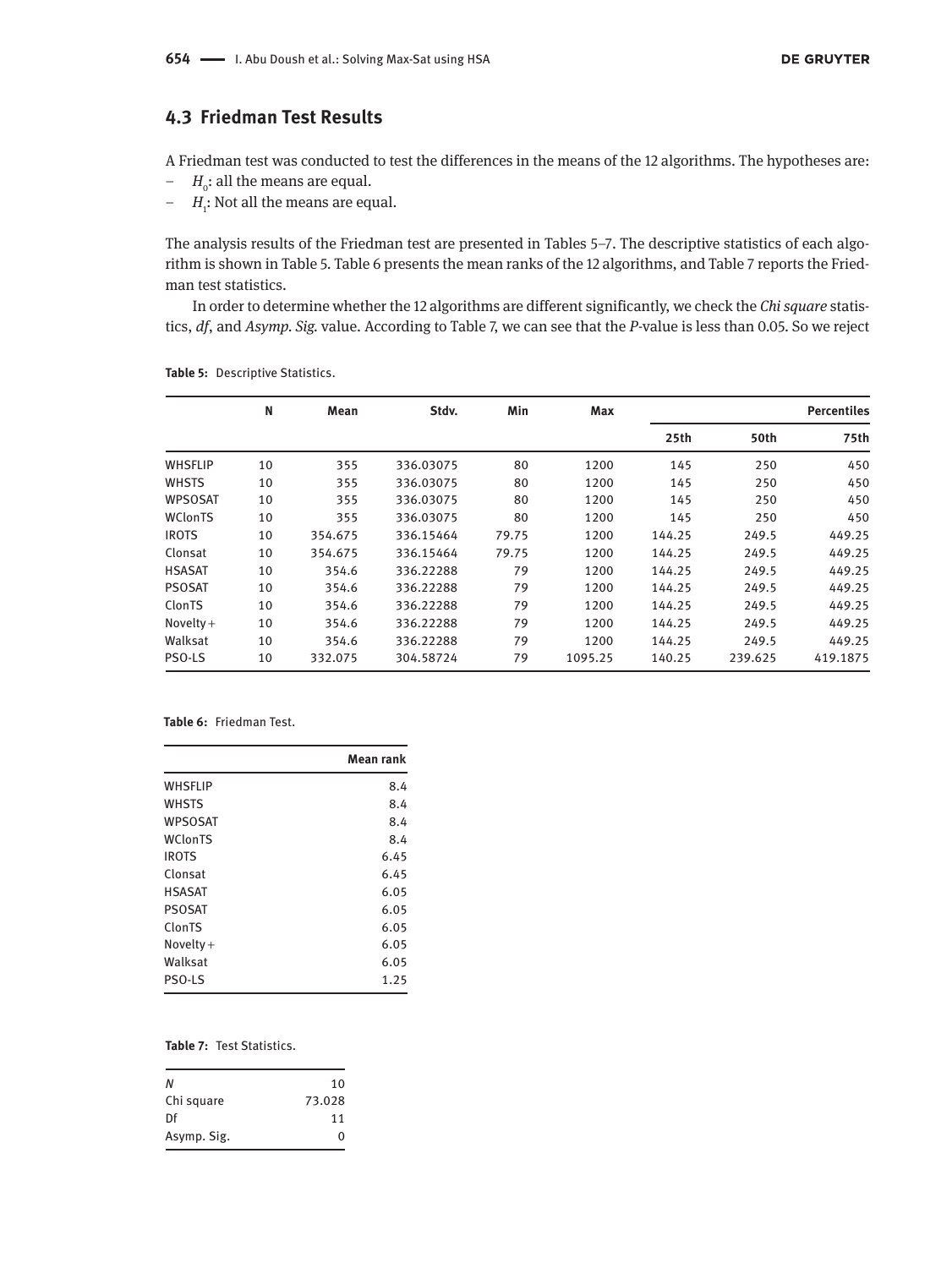

**Figure 3:** Friedman Test for Satisfiable Tests.

 $H_{_0}$  at 5% significance level and accept  $H_{_1}$ . So there is a statistically significant difference in the means of the 12 algorithms.

By looking at Table 6 we can see that WHSFLIP, WHSTS, WPSOSAT, and WClonTS had the heights rank (i.e. 8.40), thanks to the SAW objective function and using hybrid evolutionary algorithms with local search, which improves the algorithms' performance significantly.

IROTS and Clonsat ranked second in the Friedman test and were close to the exact solutions as IROTS executed RoTS algorithm at each local search phase and Clonsat combined clonal selection algorithm and Walksat procedure.

Also, the analysis results show that HSASAT, PSOSAT, ClonTS, Novelty +, and Walksat have similar performances, but they ranked second in the Friedman test, where HSASAT and PSOSAT used, respectively, pure HS and pure PSO algorithms with the standard objective function, while ClonTS used clonal selection algorithm based on flip heuristic and the standard objective function. Novelty +  and Walksat are state-of-the-art stochastic local search algorithms.

The analysis results showed that PSO-LS is not competitive to deal with satisfied instances. It was ranked the last in the Friedman test because it used a pure flight operation based on sigmoid transformation. According to the analysis results, our proposed approaches WHSFLIP, WHSTS succeeded in finding the exact solutions of the yes-instances, while HSASAT had good results (see Figure 3).

### **5 Conclusion**

In this paper, three new approaches are proposed to solve the MAX 3-SAT problem. The first developed approach is based on the HS algorithm with the standard MAX-SAT objective function (HSASAT). The second proposed approach is a novel HS algorithm with a local search algorithm based on flip heuristic (WHSFLIP). The third developed approach is a novel HS algorithm with Tabu search and flip heuristic (WHSTS). In order to enhance the performance of the second and third approaches, we use adaptive objective function based on the SAW mechanism.

According to the experimental results, HSASAT algorithm provides competitive results in most yesinstances. While WHSFLIP gave better solutions compared with other programs in all conducted tests, it suffers from the large number of flips used to find the best solution. On the other hand, WHSTS approach overcome that problem using Tabu search combined with flip heuristic and gave high-quality solutions over all benchmark instances. Furthermore, the framework of the proposed procedures was considered as an extended platform for evaluating the different variants of the satisfiability problems.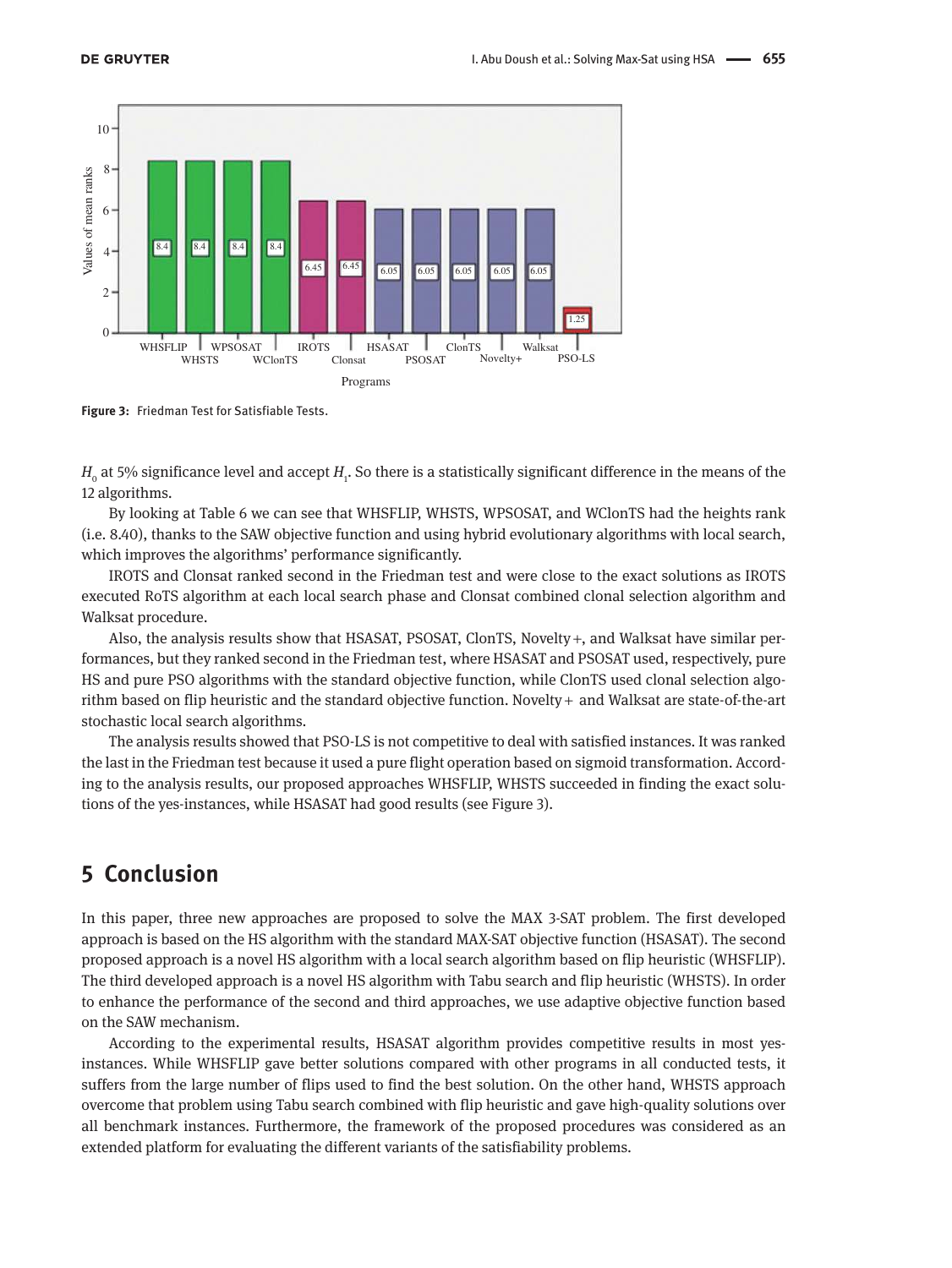The proposed novel HS algorithms can be used to solve other optimization problems as they prove to provide better solutions than the original HS algorithm.

Our future work will focus on testing the proposed procedures over larger benchmarks and over unsatisfied benchmark instances to ensure the effectiveness of the proposed approaches. Also, we plan to apply the proposed novel HS algorithms on other optimization problems.

### **Bibliography**

- [1] I. Abu Doush, Harmony search with multi-parent crossover for solving ieee-cec2011 competition problems, in: *Proceedings of the 19th International Conference on Neural Information Processing – Volume Part IV, ICONIP'12*, Lecture Notes in Computer Science, vol. 7666. Springer, Berlin, Heidelberg, Doha, Qatar, pp. 108–114, 2012.
- [2] S. Afkhami, O. R. Ma and A. Soleimani, A binary harmony search algorithm for solving the maximum clique problem, *Int. J. Comput. Appl.* **69** (2013), 38–43.
- [3] M. A. Al-Betar and A. T. Khader, A harmony search algorithm for university course timetabling, *Ann. Oper. Res.* **194** (2012), 3–31.
- [4] M. A. Al-Betar, A. T. Khader, M. A. Awadallah, M. H. Alawan and B. Zaqaibeh, Cellular harmony search for optimization problems, *J. Appl. Math.* **20** (2013), 2013.
- [5] M. A. Al-Betar, M. A. Awadallah, A. T. Khader and Z. A. Abdalkareem, Island-based harmony search for optimization problems, *Exp. Syst. Appl.* **42** (2015), 2026–2035.
- [6] O. M. Alia, R. Mandava, D. Ramachandram and M. E. Aziz, Harmony search-based cluster initialization for fuzzy c-means segmentation of MR images, in: *TENCON 2009–2009 IEEE Region 10 Conference, IEEE*, Singapore, pp. 1–6, 2009.
- [7] K. Anwar, A. T. Khader, M. A. Al-Betar and M. A. Awadallah, Harmony search-based hyper-heuristic for examination timetabling, in: *2013 IEEE 9th International Colloquium on Signal Processing and its Applications (CSPA)*, IEEE, Kuala Lumpur, Malaysia, pp. 176–181, 2013.
- [8] M. A. Awadallah, A. T. Khader, M. A. Al-Betar and P. C. Woon, Office-space-allocation problem using harmony search algorithm, in: *Neural Information Processing: 19th International Conference, ICONIP 2012, Doha, Qatar, November 12–15, 2012, Proceedings, Part II*, pp. 365–374, Springer, Berlin, Heidelberg, 2012.
- [9] M. A. Awadallah, M. A. Al-Betar, A. T. Khader, A. L. Bolaji and M. Alkoffash, Hybridization of harmony search with hill climbing for highly constrained nurse rostering problem, *Neural Comput. Appl.* **28** (2017), 463–482.
- [10] A. Biere, A. Cimatti, E. Clarke and Y. Zhu, Symbolic model checking without BDDs, in: *Tools and Algorithms for the Construction and Analysis of Systems: 5th International Conference, TACAS'99 Held as Part of the Joint European Conferences on Theory and Practice of Software, ETAPS'99 Amsterdam, The Netherlands, March 22–28, 1999 Proceedings*, pp. 193–207, Springer, Berlin, Heidelberg, 1999.
- [11] N. Bouhmala and O.-C. Granmo, Solving graph coloring problems using learning automata, in: *Evolutionary Computation in Combinatorial Optimization: Proceedings of the 8th European Conference, EvoCOP 2008*, Naples, Italy, March 26–28, 2008, pp. 277–288, Springer, Berlin, Heidelberg, 2008.
- [12] Y. Cheng, L. Li, T. Lansivaara, S. Chi and Y. Sun, An improved harmony search minimization algorithm using different slip surface generation methods for slope stability analysis, *Eng. Optim.* **40** (2008), 95–115.
- [13] A. Choi, T. Standley and A. Darwiche, Approximating weighted max-SAT problems by compensating for relaxations, in: *Principles and Practice of Constraint Programming – CP 2009: 15th International Conference*, *CP 2009 Lisbon, Portugal, September 20–24, 2009 Proceedings*, pp. 211–225, Springer, Berlin, Heidelberg, 2009.
- [14] S. A. Cook, The complexity of theorem-proving procedures, in: *Proceedings of the Third Annual ACM Symposium on Theory of Computing, STOC '71*, pp. 151–158, ACM, New York, NY, USA, 1971.
- [15] M. Davis, G. Logemann and D. Loveland, A machine program for theorem-proving, *Commun. ACM* **5** (1962), 394–397.
- [16] S. Fernandes and H. R. Lourenço, Hybrids combining local search heuristics with exact algorithms, in: *V Congreso Espanol sobre Metaheursticas, Algoritmos Evolutivos y Bioinspirados*, pp. 269–274, 2007.
- [17] R. Forsati, A. Haghighat and M. Mahdavi, Harmony search based algorithms for bandwidth-delay-constrained least-cost multicast routing, *Comput. Commun.* **31** (2008), 2505–2519.
- [18] Z. W. Geem, Harmony search in water pump switching problem, in: *Advances in Natural Computation: First International Conference, ICNC 2005, Changsha, China, August 27–29, 2005, Proceedings, Part III*, pp. 751–760, Springer, Berlin, Heidelberg, 2005.
- [19] Z. W. Geem, Particle-swarm harmony search for water network design, *Eng. Optim.* **41** (2009), 297–311.
- [20] Z. W. Geem and J. C. Williams, Harmony search and ecological optimization, *IJEST* **1** (2007), 150–154.
- [21] J. Gottlieb and N. Voss, Adaptive fitness functions for the satisfiability problem, in: *Parallel Problem Solving From Nature PPSN VI: 6th International Conference Paris, France, September 18–20, 2000 Proceedings*, pp. 621–630, Springer, Berlin, Heidelberg, 2000.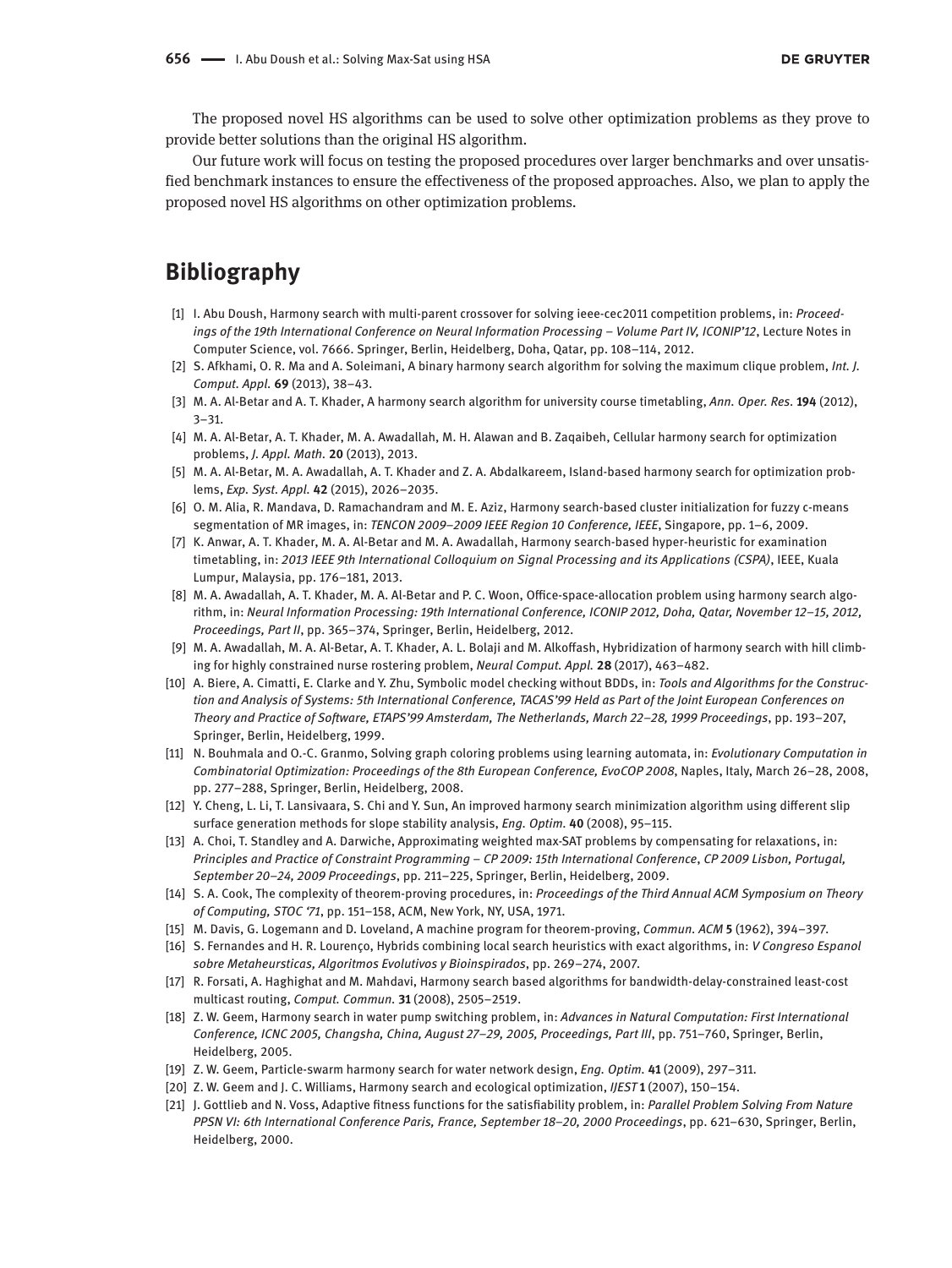- [22] J. Gottlieb, E. Marchiori and C. Rossi, Evolutionary algorithms for the satisfiability problem, *Evol. Comput.* **10** (2002), 35–50.
- [23] J. Greblicki and J. Kotowski, Analysis of the properties of the harmony search algorithm carried out on the one dimensional binary knapsack problem, in: *Computer Aided Systems Theory – EUROCAST 2009: 12th International Conference, Las Palmas de Gran Canaria, Spain, February 15–20, 2009*, Revised Selected Papers, pp. 697–704, Springer, Berlin, Heidelberg, 2009.
- [24] B. H. F. Hasan, I. A. Doush, E. A. Maghayreh, F. Alkhateeb and M. Hamdan, Hybridizing harmony search algorithm with different mutation operators for continuous problems, *Appl. Math. Comput.* **232** (2014), 1166–1182.
- [25] H. H. Hoos and T. Stützle, Local search algorithms for SAT: an empirical evaluation, *J. Autom. Reason.* **24** (2000), 421–481.
- [26] G. Ingram and T. Zhang, Overview of applications and developments in the harmony search algorithm, in: *Music-Inspired Harmony Search Algorithm: Theory and Applications*, pp. 15–37, Springer, Berlin, Heidelberg, 2009.
- [27] H. Kautz and B. Selman, Pushing the envelope: planning, propositional logic, and stochastic search, in: *Proceedings of the National Conference on Artificial Intelligence*, Portland, Oregon, pp. 1194–1201, 1996.
- [28] H. Kautz and B. Selman, The state of sat, *Discrete Appl. Math.* **155** (2007), 1514–1524.
- [29] X. Kong, L. Gao, H. Ouyang and S. Li, Solving large-scale multidimensional knapsack problems with a new binary harmony search algorithm, *Comput. Oper. Res.* **63** (2015), 7–22.
- [30] L. Kroc, A. Sabharwal, C. P. Gomes and B. Selman, Integrating systematic and local search paradigms: a new strategy for MaxSAT, in: *Proceeding IJCAI'09 – Proceedings of the 21st international joint conference on Artifical intelligence*, Pasadena, California, USA, pp. 544–551, 2009.
- [31] F. Lardeux, F. Saubion and J.-K. Hao, Gasat: a genetic local search algorithm for the satisfiability problem, *Evol. Comput.* **14** (2006), 223–253.
- [32] A. Layeb, A clonal selection algorithm based tabu search for satisfiability problems, *J. Adv. Inform. Technol.* **3** (2012), 138–146.
- [33] A. Layeb, A particle swarm algorithm for solving the maximum satisfiability problem, in: *12th International Arab Conference in Information Technology*, Naif Arab University for Security Sciences, Saudia Arabia, pp. 175–184, 2011.
- [34] A. Layeb and D.-E. Saidouni, A new quantum evolutionary local search algorithm for MAX 3-SAT problem, in: *Hybrid Artificial Intelligence Systems: Third International Workshop, HAIS 2008, Burgos, Spain, September 24–26, 2008, Proceedings*, pp. 172–179, Springer, Berlin, Heidelberg, 2008.
- [35] A. Layeb, A. H. Deneche and S. Meshoul, A new artificial immune system for solving the maximum satisfiability problem, in: *Trends in Applied Intelligent Systems: 23rd International Conference on Industrial Engineering and Other Applications of Applied Intelligent Systems, IEA/AIE 2010, Cordoba, Spain, June 1–4, 2010, Proceedings, Part II*, pp. 136–142, Springer, Berlin, Heidelberg, 2010.
- [36] K. S. Lee and Z. W. Geem, A new structural optimization method based on the harmony search algorithm, *Comput. Struct.* **82** (2004), 781–798.
- [37] C. M. Li, F. Manyà and J. Planes, Exploiting unit propagation to compute lower bounds in branch and bound Max-SAT solvers, in: *Principles and Practice of Constraint Programming – CP 2005: 11th International Conference, CP 2005, Sitges, Spain, October 1–5, 2005. Proceedings*, Springer, Berlin, Heidelberg, 2005, pp. 403–414.
- [38] E. Marchiori and C. Rossi, A flipping genetic algorithm for hard 3-SAT problems, in: *Proceedings of the Genetic and Evolutionary Computation Conference*, Morgan Kaufmann Publishers, Orlando, Florida, USA, Vol. 1, pp. 393–400, 1999.
- [39] F. Marić, Formal verification of a modern sat solver by shallow embedding into Isabelle/HOL, *Theor. Comput. Sci.* **411** (2010), 4333–4356.
- [40] J. P. Marques-Silva and K. A. Sakallah, Grasp: a search algorithm for propositional satisfiability, *IEEE Trans. Comput.* **48** (1999), 506–521.
- [41] M. Mastrolilli and L. M. Gambardella, Maximum satisfiability: how good are tabu search and plateau moves in the worstcase? *Eur. J. Oper. Res.* **166** (2005), 63–76.
- [42] B. Mazure, L. Sas and É. Grégoire, Tabu search for sat, in: *Proceedings of the Fourteenth National Conference on Artificial Intelligence and Ninth Innovative Applications of Artificial Intelligence Conference,* AAAI 97, IAAI 97, Providence, Rhode Island, pp. 281–285, 1997.
- [43] M. E. B. Menaï and M. Batouche, A backbone-based co-evolutionary heuristic for partial MAX-SAT, in: *Artificial Evolution: 7th International Conference, Evolution Artificielle*, EA 2005, Lille, France, October 26–28, 2005, Revised Selected Papers, pp. 155–166, Springer, Berlin, Heidelberg, 2006.
- [44] R. G. Michael and S. J. David, Computers and intractability: a guide to the theory of np-completeness, WH Freeman and Co., San Francisco, 1979.
- [45] A. Nasrollahi, M. Saffarzadeh, A. Isfahanian and M. Ghayekhloo, Application of a new binary harmony search algorithm in highway rehabilitation decision-making problems: a case study in Iran, *Civil Eng. Environ. Syst.* **32** (2015), 335–350.
- [46] J. Rintanen, K. Heljanko and I. Niemelä, Planning as satisfiability: parallel plans and algorithms for plan search, *Artif. Intell.* **170** (2006), 1031–1080.
- [47] T. Sandholm, Algorithm for optimal winner determination in combinatorial auctions, *Artif. Intell.* **135** (2002), 1–54.
- [48] B. Selman, H. J. Levesque, D. G. Mitchell, A new method for solving hard satisfiability problems, *AAAI*, San Jose, CA, **92** (1992), 440–446.
- [49] A. Smith, A. Veneris, M. F. Ali and A. Viglas, Fault diagnosis and logic debugging using boolean satisfiability, *IEEE Trans. Comput.-Aided Design Integr. Circuits Syst.* **24** (2005), 1606–1621.